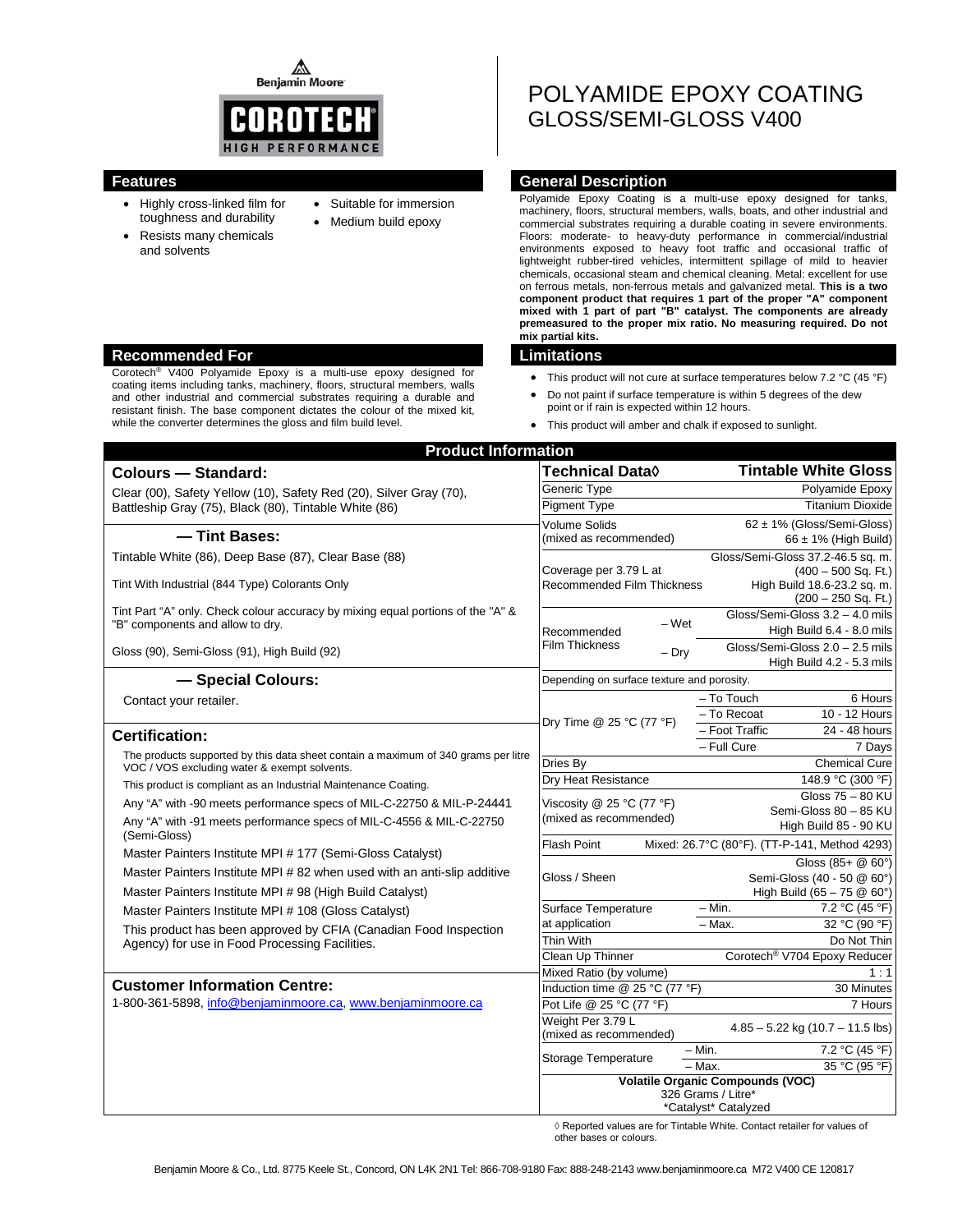### **Surface Preparation**

All surfaces must be sound, dry, clean and free of oil, grease, dirt, mildew, mill scale, form release agents, curing compounds, loose and flaking paint and other surface contaminants.

**NEW SURFACES**: **Concrete and Masonry:** All masonry surfaces must be allowed to cure a minimum of 30 days before painting. Acid etch or abrasive blast all slick, glazed concrete or concrete with laitance. For acid etching, follow all manufacturer's directions and safety instructions. Rinse thoroughly and allow to dry. Prime concrete with one coat of V155 100% Solids Epoxy Pre-Primer. V156 Moisture Tolerant Epoxy may also be used.

**Steel and Ferrous Metals:** All direct to metal coatings provide maximum performance over near white metal blasted surfaces (SSPC-SP 10). There are however, situations and cost considerations that may prevent this type of surface preparation from being done. Corotech® Industrial Coatings have been designed to provide protection over less than ideal surfaces. The recommended standard is a commercial blast (SSPC-SP 6). The steel profile after the blast should be 1-2 mils and be jagged in nature. Surfaces must be free of grit dust. The coating should be applied as soon as possible after the blast in order to prevent flash rusting or surface contamination. Hand tool cleaning (SSPC-SP 2) or power tool cleaning (SSPC-SP 3) can be used if blasting is not possible. In areas where adequate surface preparation is not possible the use of V155 100% Solids Epoxy Pre- Primer is recommended. In highly corrosive areas where additional rust inhibitive qualities are required, prime with one coat of V170 Organic Zinc Rich Primer and an acrylic barrier coat prior to applying epoxy coatings.

**Galvanized and Non-ferrous Metals:** Solvent clean all surfaces. Apply one coat of Corotech® V110 Acrylic Metal Primer or V175 Waterborne Bonding Primer.

**Weathered Galvanized:** Clean Thoroughly - Apply one coat V155 100% Solid Epoxy Pre-Primer

**Previously Painted Surfaces:** Can be applied over most old industrial finishes in good condition. Test patches are recommended to check for wrinkling or lifting of existing coatings. V155 100% Solids Epoxy Pre-Primer may be used as a barrier coat over all existing coatings.

**WARNING!** If you scrape, sand, or remove old paint, you may release lead dust. LEAD IS TOXIC. EXPOSURE TO LEAD DUST CAN CAUSE SERIOUS ILLNESS, SUCH AS BRAIN DAMAGE, ESPECIALLY IN CHILDREN. PREGNANT WOMEN SHOULD ALSO AVOID EXPOSURE. Wear a NIOSH approved respirator to control lead exposure. Clean up carefully with a HEPA vacuum and a wet mop. Before you start, find out how to protect yourself and your family by logging onto Health Canada @ [https://www.canada.ca/en/health-canada/services/environmental-](https://www.canada.ca/en/health-canada/services/environmental-workplace-health/environmental-contaminants/lead/lead-information-package-some-commonly-asked-questions-about-lead-human-health.html)

[workplace-health/environmental-contaminants/lead/lead-information](https://www.canada.ca/en/health-canada/services/environmental-workplace-health/environmental-contaminants/lead/lead-information-package-some-commonly-asked-questions-about-lead-human-health.html)[package-some-commonly-asked-questions-about-lead-human](https://www.canada.ca/en/health-canada/services/environmental-workplace-health/environmental-contaminants/lead/lead-information-package-some-commonly-asked-questions-about-lead-human-health.html)[health.html](https://www.canada.ca/en/health-canada/services/environmental-workplace-health/environmental-contaminants/lead/lead-information-package-some-commonly-asked-questions-about-lead-human-health.html)

# **Application**

### **Mixing Instructions**:

This is a two component kit and is pre-proportioned for error free mixing. DO NOT vary from these instructions. Mix "A" & "B" separately before combining.

- 1. Carefully combine the entire contents of V400-90, V400- 91 or V400-92 activator with the V400-Part A component; scrape the sides of the pail of Part B to make sure all liquid has been added.
- 2. Using a jiffy mixer at low speed, blend this mixture for three to five minutes until completely blended.
- 3. Keep the mixing blade turning at a slow speed to minimize whipping air into material. Scrape sides of pail during the mixing process.
- 4. Care must be taken to assure both components are completely mixed in order to avoid partially cured spots in the coating.
- 5. Allow to induct for 30 minutes.

It is extremely important to remember that Epoxy Coatings have a limited pot life; therefore, it is wise to make sure sufficient manpower and correct application tools are in order prior to starting the mixing sequence. Estimated pot life is: 14 Hrs. @ 10 °C (50 °F) / 7 Hrs. @ 25 °C (77 °F) 3 Hrs. @ 38 °C (100 °F). Do not thin this product – it is ready to use once both components are thoroughly mixed.

#### **Application:**

**Airless Spray (Preferred Method):** Tip range between .015 and .019. Total fluid output pressure at tip should not be less than 2000 psi.

**Air Spray (Pressure Pot)**: DeVilbiss MBC or JGA gun, with 704 or 765 air cap and Fluid Tip E.

**Brush:** Natural Bristle only.

**Roller:** Industrial Cover with Phenolic core. 6.35 mm – 12.7 mm (¼" – ½") nap.

**NOTE:** Do not allow material to remain in hoses, gun or spray equipment. Thoroughly flush all equipment with recommended thinner. No reduction is necessary.

**Special Note:** To ensure complete clarity of the V400-00 Clear, this item should only be catalyzed with the V400-90 Gloss Converter. The use of the Semi-Gloss Converter will give the V400-00 Clear a hazy look. All painted surfaces may be slippery, especially when wet. Where non-slip properties are required, a non-skid additive such as Corotech V630 should be used.

All epoxy coatings will chalk and fade if applied on exterior surfaces subjected to direct sunlight. All epoxies tend to yellow. Where colour and gloss retention is important, top-coating will be necessary. Will stain with prolonged exposure to some solvents and chemicals or in kennels if exposed to animal waste. This staining will not effect the durability or protective qualities of the coating. Do not apply if material, substrate or ambient temperature is below 7.2 °C (45 °F). Relative humidity should be below 90%. Do not apply if within 5 degrees of dew point or if rain is expected within 12 hours of application.

| <b>TEST DATA</b>                                           |                                                                          |  |
|------------------------------------------------------------|--------------------------------------------------------------------------|--|
| Flexibility (ASTM D1737)                                   | Pass 4.8 mm (3/16") Mandrel                                              |  |
| Sag Resistance (w/-90B)                                    | Passes 8+ mils                                                           |  |
| Sag Resistance (w/-91B)                                    | Passes $8 + \text{mils}$                                                 |  |
| Sag Resistance (w/92B)                                     | Passes 16+ mils                                                          |  |
| <b>Steam Resistance</b>                                    | Yes                                                                      |  |
| <b>Dry Heat Resistance</b>                                 | 148.89°C (300°F)                                                         |  |
| <b>Wet Heat Resistance</b>                                 | 65.56°C (150°F)                                                          |  |
| <b>Adhesion (ASTM D3359)</b>                               | Pass 5B                                                                  |  |
| Humidity (ASTM D4585) (2<br>Coats over V150 - 1000 Hours)  | Face Corrosion: None<br>Face Blistering: None<br>Rating: 10, Rust: 0.00% |  |
| Salt Spray (ASTM B117) (2<br>Coats over V150 - 1000 Hours) | Face Corrosion: None<br>Face Blistering: None<br>Rating: 10, Rust: 0.00% |  |

| <b>CHEMICAL RESISTANCE GUIDE (NON-IMMERSION)</b> |           |  |
|--------------------------------------------------|-----------|--|
| <b>Fresh Water</b>                               | Excellent |  |
| <b>Salt Water</b>                                | Excellent |  |
| Acids                                            | Good      |  |
| <b>Alkalis</b>                                   | Good      |  |
| <b>Solvents</b>                                  | Excellent |  |
| Fuel                                             | Good      |  |
| <b>Acidic Salt Solutions</b>                     | Excellent |  |
| <b>Alkaline Salt Solutions</b>                   | Excellent |  |
| <b>Neutral Salt Solutions</b>                    | Excellent |  |

| <b>SYSTEMS RECOMMENDATIONS</b>                                                                                                                              |                                                                        |  |
|-------------------------------------------------------------------------------------------------------------------------------------------------------------|------------------------------------------------------------------------|--|
| <b>PRIMERS</b>                                                                                                                                              |                                                                        |  |
| <b>Ferrous Metal (Blasted)</b>                                                                                                                              | V110 Line, V150 Line, V155-00 or V160<br>Line                          |  |
| <b>Ferrous Metal (Marginally</b><br>Prepared)                                                                                                               | V155-00 or V160 Line                                                   |  |
| <b>Non-Ferrous Metal</b>                                                                                                                                    | V110 or V175-00                                                        |  |
| Concrete                                                                                                                                                    | Use Direct or use V110 Line, V155-00,<br>V160 Line, or V400-00 Clear   |  |
| Aged coatings                                                                                                                                               | Use Direct (Check Compatibility) or use<br>V110 Line as a barrier Coat |  |
| <b>COMPATIBLE INTERMEDIATES</b>                                                                                                                             |                                                                        |  |
| V <sub>160</sub> Line                                                                                                                                       |                                                                        |  |
| For substrates other than listed above, or for usage in severe<br>environmental conditions, please consult with Corotech <sup>®</sup> Technical<br>Service. |                                                                        |  |